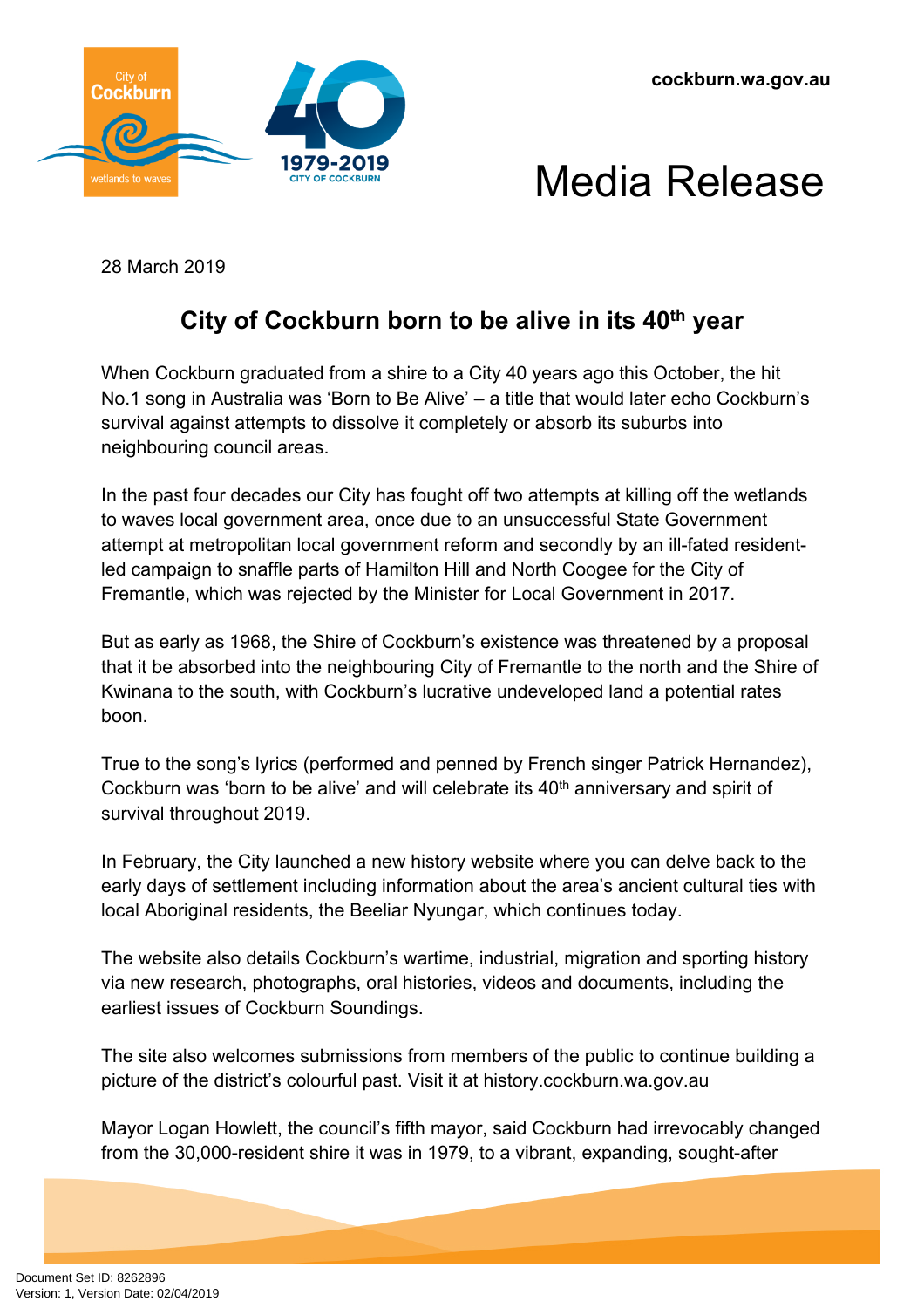

## Media Release

central location to live, visit and work.

"Forty years ago in 1979, Cockburn was on the cusp of a wonderful coming of age. Just two years later, Kwinana Freeway started being built through Cockburn and three years later North Lake Road was built," said Mayor Howlett, who this year celebrates a decade in the role.

"The coastline was still dominated by heavy industry, with the power station closing down in 1985 and the Robb Jetty Abattoir in 1992.

"We have seen amazing changes during that time – the population has grown to 110,000 and the infrastructure has grown with it including more recent projects like Cockburn ARC, Cockburn Health and Community facility and Coogee Beach Surf Life Saving Club.

"But time does not stop still and this year the City will undertake many projects. In March major widening works on Spearwood Avenue were completed, with significant upgrades to Jandakot Road underway and work starting on improvements to the Cockburn Wetlands precinct.

"It is an exciting time to be 40 and I encourage the community to celebrate how far we've come by getting involved in their neighbourhood by making new friends and volunteering time to help our City reach its full potential."

## **Memorable milestones:**

**2018 –** \$9m Cockburn Bowling & Rec Centre opened at Visko Park, Yangebup; Cockburn Community Mens Shed opened; \$2m Walliabup Skate & Rec Park opened in Bibra Lake;  $20<sup>th</sup>$  anniversary of sister city relationship with Split, Croatia;  $20<sup>th</sup>$ anniversary of sister city relationship with Yueyang, China.

**2017 –** Local Government Minister rules parts of Hamilton Hill & North Coogee will stay within the City of Cockburn and not be absorbed into the City of Fremantle; Aubin Grove train station opened; \$109m Cockburn ARC opened; \$8.8m Jandakot Rd/Berrigan Dve intersection improvements plus new Pilatus St completed; \$11.5m Operations Centre and Animal Management Facility opened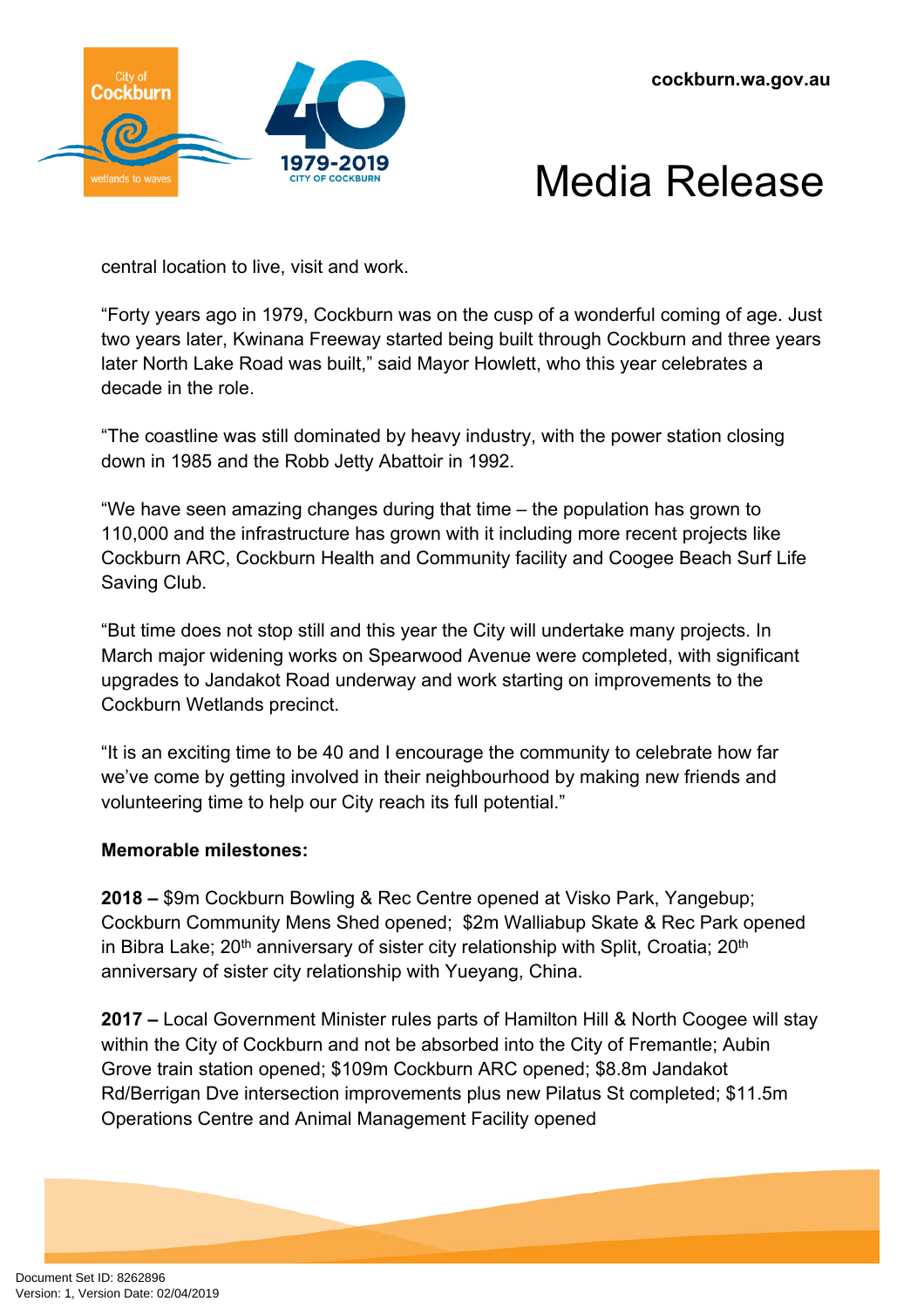



**2016 –**Suburb of Treeby created; \$3.4m Bibra Lake Regional Playground opened

**2015 –** Local Government Reform process abandoned enabling the City of Cockburn to continue operation

- **2014 –** \$42m Cockburn Integrated Health Facility opens
- **2013 –** Cockburn's population reaches 100,000
- **2012 –** \$10m Coogee Beach Surf Life Saving Club opens

**2011 –** Cockburn is the first metropolitan council to adopt a Reconciliation Action Plan (the City adopted its third RAP in 2018)

- **2010 –** The new seniors centre opened; Cockburn Central train station opened
- **2009 –** Watsonia closed down in Spearwood; first residents move into Port Coogee
- **2008 –** \$6m Cockburn Youth Centre opened
- **2006 –** Suburb of Cockburn Central created
- **2002/2003 –** Suburbs of Hammond Park and Aubin Grove created
- **1992** South Lake Leisure Centre opened; Robb Jetty Abattoir closed

**1990 –** The Australian Marine Complex in Henderson opened; Henderson Waste Recovery Park opened after Bibra Lake landfill site closed

- **1986** Cable Water Ski Park opened in Spearwood
- **1983 –** Azelia Ley museum opened
- **1982 –** Suburb of South Lake created; Adventure World opened